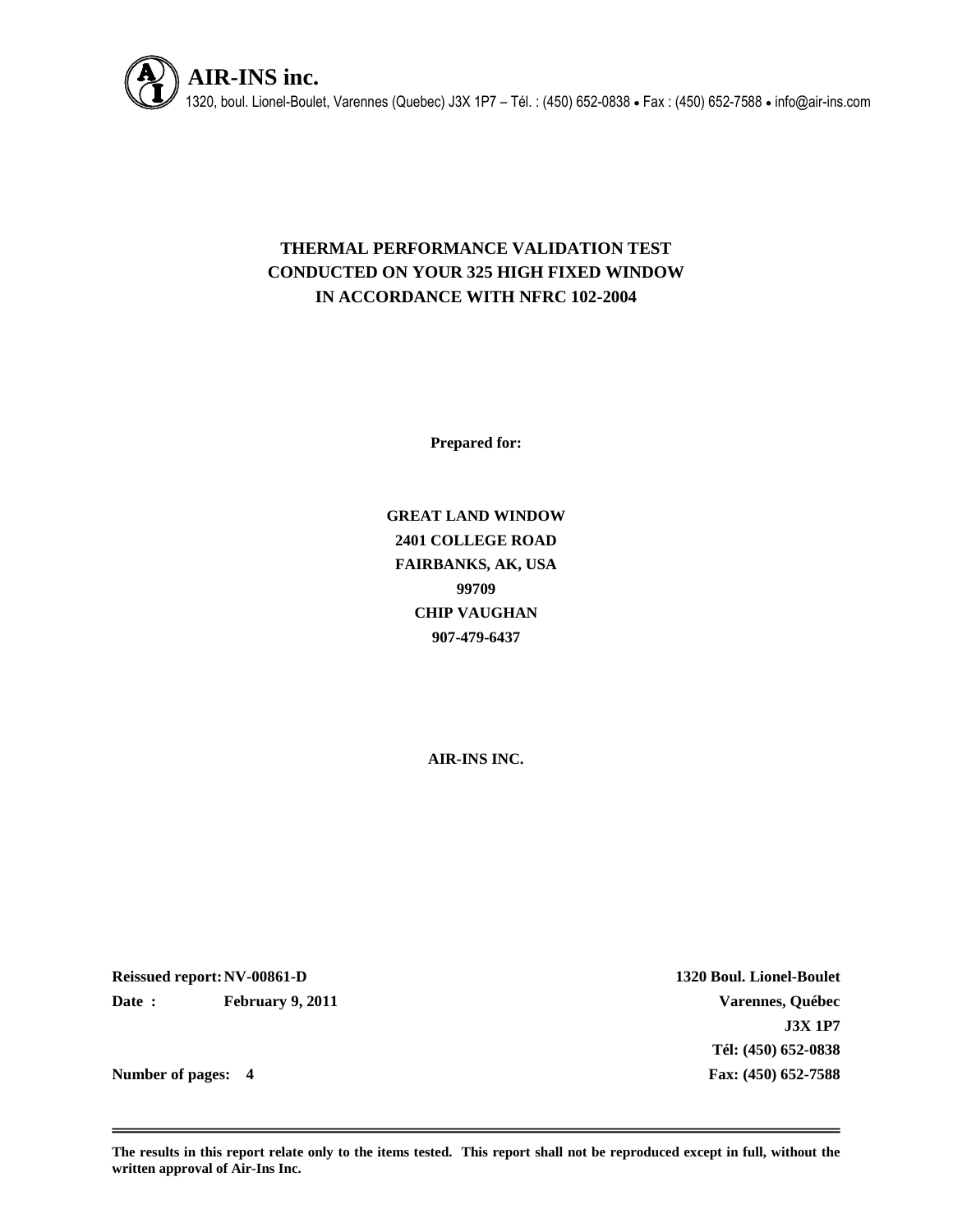

# **TABLE OF CONTENTS**

| 2.0 |  |
|-----|--|
| 3.0 |  |
| 4.0 |  |
| 5.0 |  |
| 6.0 |  |

#### APPENDIX A: DRAWINGS AND PRODUCT INFORMATIONS

**The results in this report relate only to the items tested. This report shall not be reproduced except in full, without the written approval of** *Air-Ins Inc.*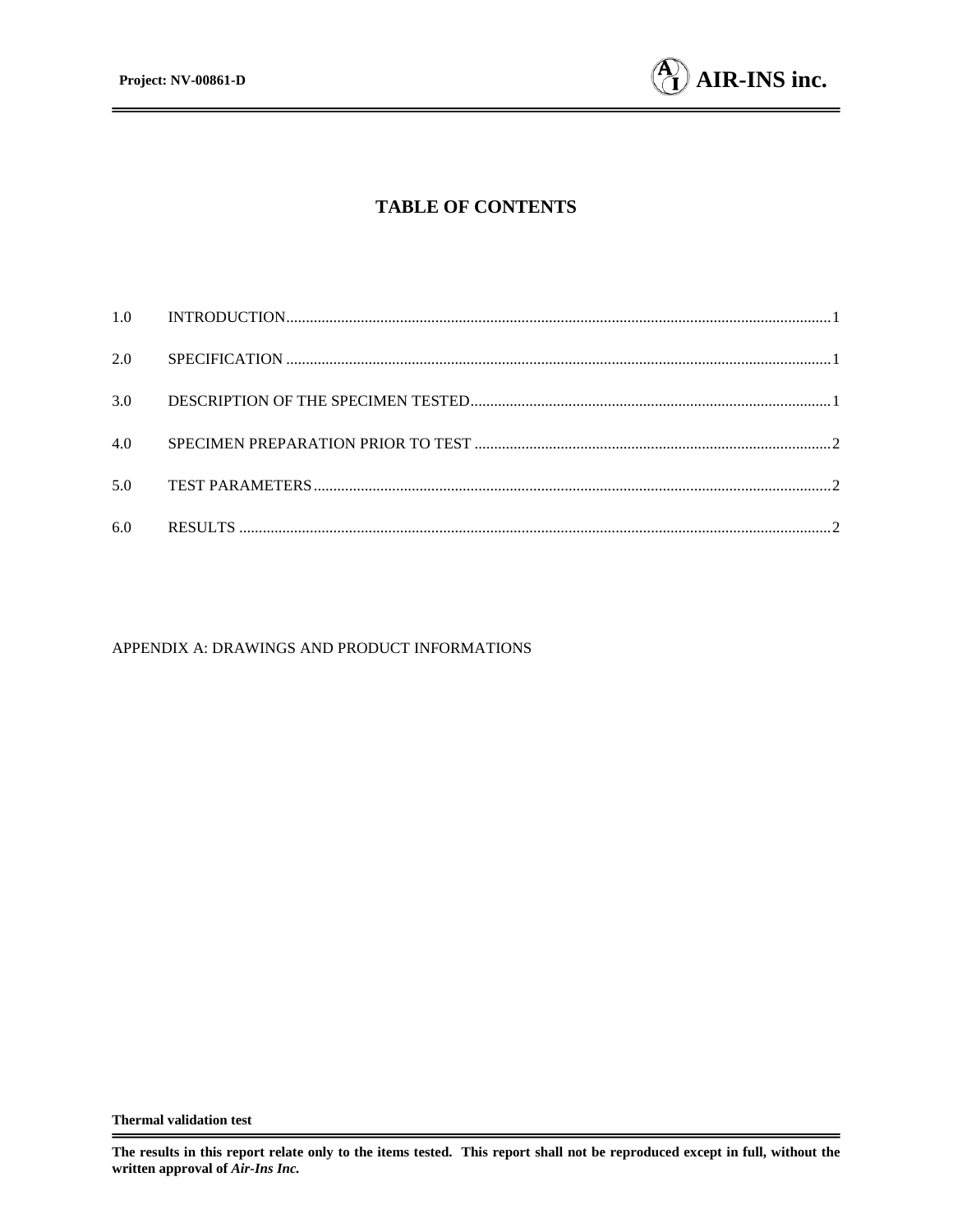# **1.INTRODUCTION**

This report is reissued for initial certification to *Great Land Window* with the authorization of *Inline Fiberglass Ltd.* Consequently, no test sample was submitted. Initially *Air-Ins Inc.* Laboratories has been retained by *Inline Fiberglass Ltd.* to test a fixed window in accordance with NFRC 102-2004 Procedure for Measuring the Steady-State Thermal Transmittance of Fenestration Systems, 2004 edition. The sample components and manufacturing are documented in section 3.0.

Ratings included in this report are for submittal to an NFRC-licensed IA for certification purposes and are not meant to be used for labelling purposes. Only those values identified on a valid Certification Authorization Report (CAR) are to be used for labelling purposes.

## **2.SPECIFICATION**

NFRC 102-2004 Procedure for Measuring the Steady-State Thermal Transmittance of Fenestration Systems, 2004 edition

# **3.DESCRIPTION OF THE TESTED SPECIMEN**

| Type:                              | Production Line                                  |              |                                                              |  |  |  |
|------------------------------------|--------------------------------------------------|--------------|--------------------------------------------------------------|--|--|--|
| <b>Operator Type: FIXD</b>         |                                                  |              |                                                              |  |  |  |
| <b>Submitted for:</b>              | Initial certification                            |              |                                                              |  |  |  |
| Size:                              | 1200 mm W. x 1500 mm H. (47.24" x 59.06")        |              |                                                              |  |  |  |
| Model:                             | 325 High Fixed                                   |              |                                                              |  |  |  |
| <b>Frame Material: FG</b>          |                                                  |              |                                                              |  |  |  |
| <b>Glazing:</b>                    |                                                  |              |                                                              |  |  |  |
|                                    | Type:                                            |              | Quadruple Sealed Unit                                        |  |  |  |
|                                    | Total thickness:                                 |              | 34,92 mm (1.38")                                             |  |  |  |
|                                    | *Type of glass:                                  |              | Glass 1: 4,06 mm $(0.16)$ Low-e S-2 e=0.04                   |  |  |  |
|                                    |                                                  |              | Glass 2: Film (*HMTC88) Low-e S-3 e=0.13, S-4 e=0.11         |  |  |  |
|                                    |                                                  |              | Glass 3: Film (*HMTC88) Low-e S-5 e=0.13, S-6 e=0.11         |  |  |  |
|                                    |                                                  |              | Glass 4: 4,06 mm $(0.16)$ Low-e S-7 e=0.04                   |  |  |  |
|                                    | Gap thickness:                                   |              | Gap 1: 8,56 mm (0.34")                                       |  |  |  |
|                                    |                                                  |              | Gap 2: $8,68$ mm $(0.38")$                                   |  |  |  |
|                                    |                                                  |              | Gap 3: $8,56$ mm $(0.34")$                                   |  |  |  |
|                                    | *Type of spacer:                                 |              | Steel spacer (CS-D)                                          |  |  |  |
|                                    | *Design gas fill:                                | Krypton      |                                                              |  |  |  |
| *Filling technique:                |                                                  | Single Probe |                                                              |  |  |  |
|                                    | *Gas concentration:                              |              | 10% Air, 90% Krypton                                         |  |  |  |
|                                    | *Data obtained by the manufacturer               |              |                                                              |  |  |  |
| Date of test:                      |                                                  |              | June 08, 2007                                                |  |  |  |
| <b>Thermal Transmittance (Us):</b> |                                                  |              | 0,90 W/(m <sup>2</sup> C) (0.16 BTU/(hr ft <sup>2</sup> °F)) |  |  |  |
|                                    | <b>Standardized Thermal Transmittance (Ust):</b> |              | 0,89 W/(m <sup>2</sup> C) (0.16 BTU/(hr ft <sup>2</sup> °F)) |  |  |  |
| Thermal validation test            |                                                  |              |                                                              |  |  |  |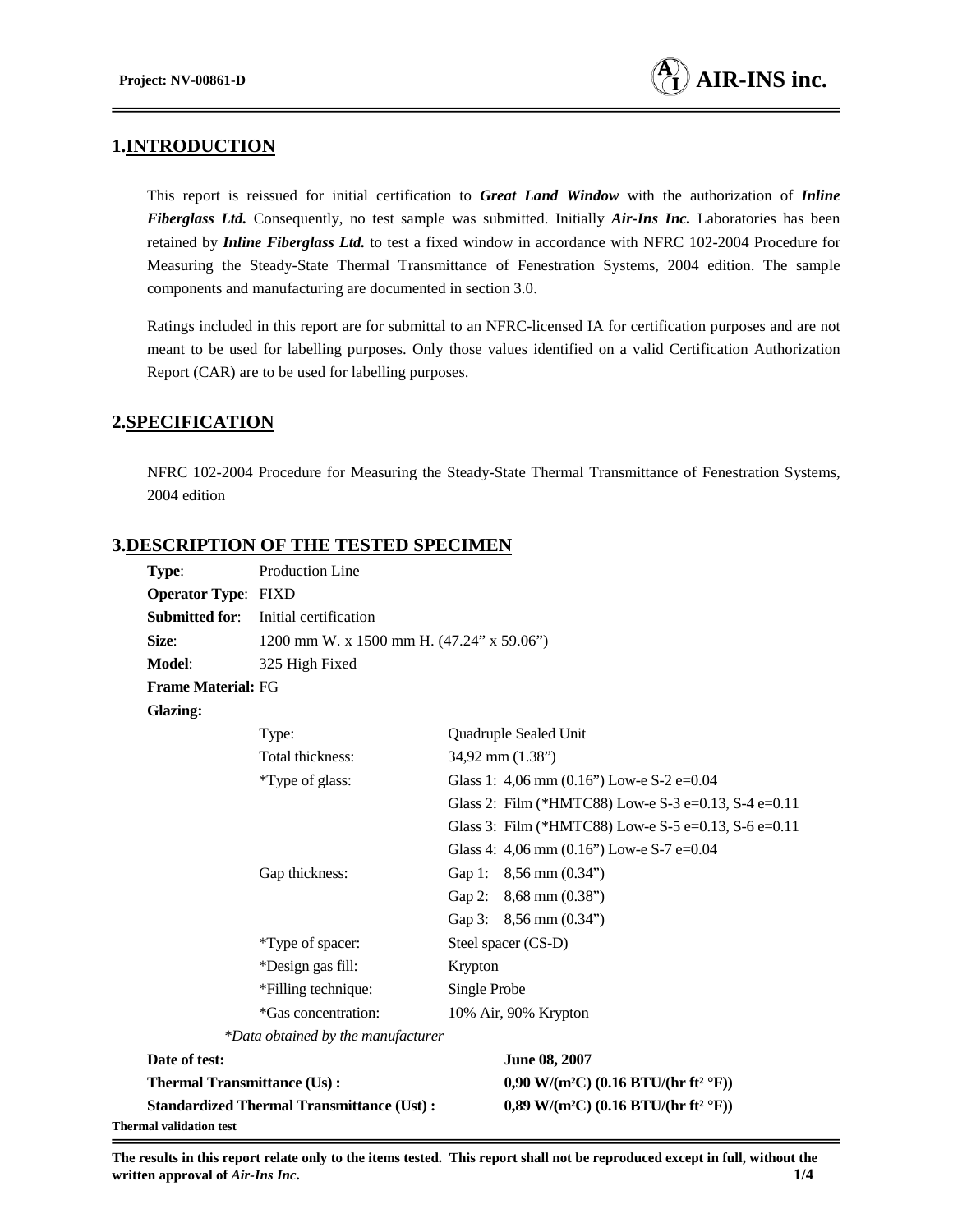## **4.SPECIMEN PREPARATION PRIOR TO TEST**

The test specimen was preconditioned at ambient laboratory conditions prior to the test. The surround panel-tospecimen interfaces were sealed with a non-reflective tape. The specimen was sealed on the exterior with a non-reflective tape.

### **5.TEST PARAMETERS**

Tests to determine the Standardized Thermal Transmittance (Ust) of the specimen were performed in the guarded hot box located at Varennes, Quebec. The most recent calibration of the hot box apparatus was in July 22<sup>nd</sup>, 2006. The thermal performance evaluations were completed in accordance with the NFRC Test Procedure using a dynamic wind perpendicular to the specimen on the weather side and simulated natural convection on the room side. A zero static pressure differential was maintained across the specimen during the test by pressurizing the guard box on the room side. Data was collected over two successive 2 hour periods after 4 hours of steady state conditions as defined in section 5.2.1.A of the NFRC Test Procedure.

### **6.RESULTS**

| <b>Measured Test Data</b>                                               |                |                |                  |          |  |                 |
|-------------------------------------------------------------------------|----------------|----------------|------------------|----------|--|-----------------|
| <b>Glass Thickness and Glazing Deflection</b>                           | (Metric units) |                | (Imperial Units) |          |  |                 |
| 1. Glazing Deflection Before Test:                                      | 0.40           | mm             | (                | 0.02     |  | inch            |
| 2. Glazing Deflection During Test:                                      | 1.59           | mm             |                  | 0.06     |  | inch            |
| <b>Heat Flows</b>                                                       | (Metric units) |                | (Imperial Units) |          |  |                 |
| 1. Total Measured Input into Metering Box (Qtotal):                     | 98.89          | W              |                  | 337.73   |  | BTU/hr          |
| 2. Surround Panel Heat Flow $(Q_{\rm SD})$ :                            | 46.84          | W              |                  | 159.97   |  | BTU/hr          |
| 3. Metering Box Wall Heat Flow $(Q_{mb})$ :                             | $-4.63$        | W              |                  | $-15.80$ |  | BTU/hr          |
| 4. Flanking Loss Heat Flow $(Qfl)$ :                                    | $-6.15$        | W              |                  | $-21.00$ |  | BTU/hr          |
| 5. Net Specimen Heat Loss $(Q_s)$ :                                     | 62.82          | W              |                  | 214.56   |  | BTU/hr          |
| <b>Areas</b>                                                            | (Metric units) |                | (Imperial Units) |          |  |                 |
| 1. Test Specimen Projected Area $(A_s)$ :                               | 1.80           | m <sup>2</sup> |                  | 19.38    |  | ft <sup>2</sup> |
| 2. Test Specimen Interior Total (3-D) Surface Area $(Aint)$ :           | 1.96           | m <sup>2</sup> |                  | 21.08    |  | ft <sup>2</sup> |
| 3. Test Specimen Exterior Total (3-D) Surface Area (A <sub>ext</sub> ): | 1.86           | m <sup>2</sup> |                  | 20.04    |  | ft <sup>2</sup> |
| 4. Metering Box Opening Area (Amb):                                     | 5.75           | m <sup>2</sup> |                  | 61.84    |  | ft <sup>2</sup> |
| 5. Metering Box Baffle Area $(A_{b1})$ :                                | 5.40           | m <sup>2</sup> |                  | 58.11    |  | ft <sup>2</sup> |
| 6. Surround Panel Interior Exposed Area (Asp):                          | 3.95           | m <sup>2</sup> |                  | 42.47    |  | ft <sup>2</sup> |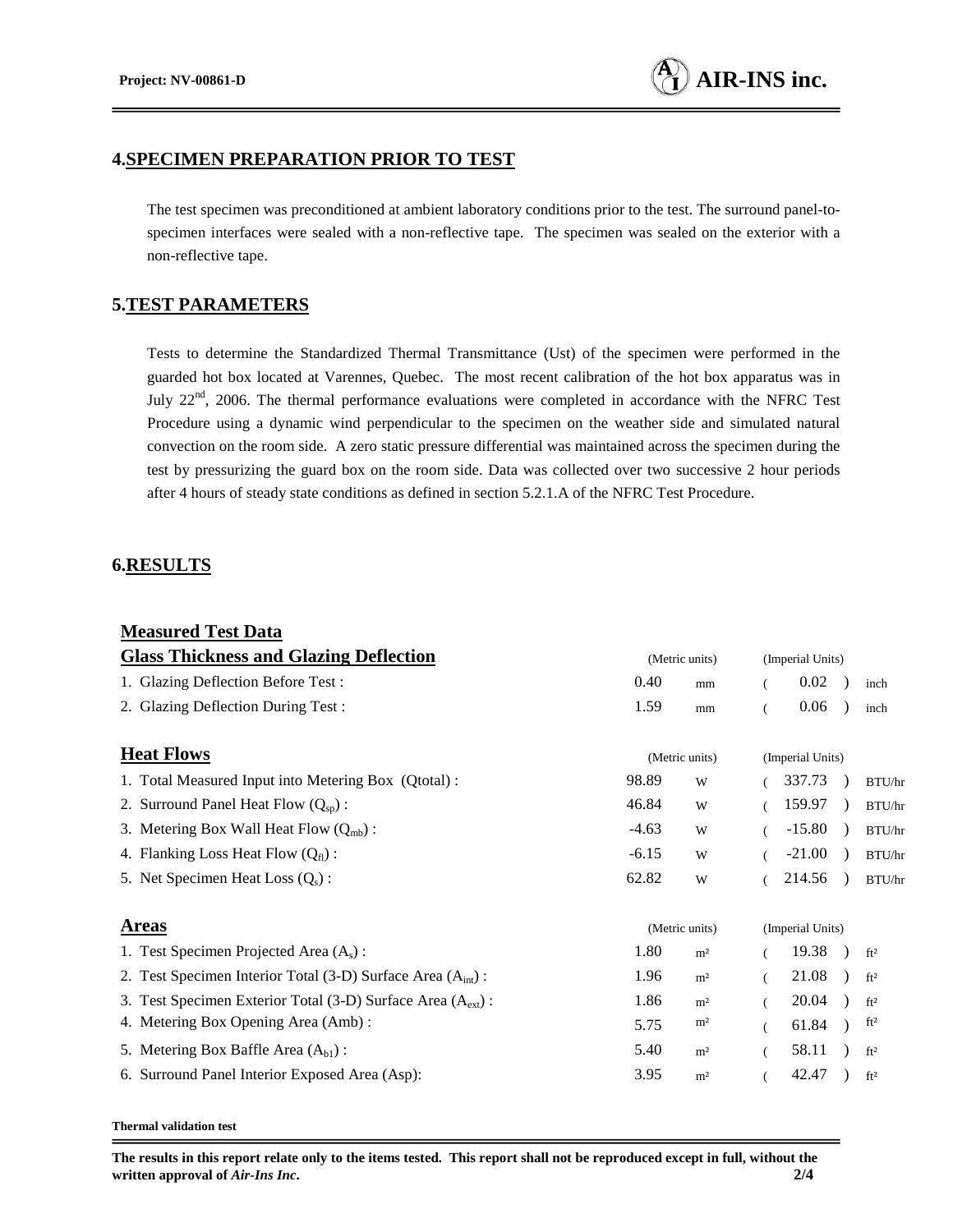

| <b>Test Conditions</b>                                               | (Metric units)               |                                   |          | (Imperial Units) |               |                                                  |  |
|----------------------------------------------------------------------|------------------------------|-----------------------------------|----------|------------------|---------------|--------------------------------------------------|--|
| 1. Average Metering Room Air Temperature :                           | 21.01                        | $^{\circ}C$                       |          | 69.81            |               | $\mathrm{^{\circ}F}$                             |  |
| 2. Average Cold Side Air Temperature :                               | $-17.98$                     | $^{\circ}C$                       | €        | $-0.36$          | $\rightarrow$ | $\mathrm{^{\circ}F}$                             |  |
| 3. Average Guard/Environmental Air Temperature :                     | 21.95                        | $^{\circ}C$                       | (        | 71.51            |               | $\mathrm{^{\circ}F}$                             |  |
| 4. Metering Room Maximum Relative Humidity:                          | 12.39                        | $\%$                              | €        | 12.39            | $\lambda$     | $\%$                                             |  |
| 5. Measured Cold Side Wind Velocity:                                 | 14.81                        | km/h                              | $\left($ | 9.20             | $\rightarrow$ | mph                                              |  |
| 6. Measured Metering Side Wind Velocity:                             | 2.00                         | km/h                              | $\left($ | 1.24             |               | mph                                              |  |
| 7. Measured Maximum Static Pressure Difference Across Specimen :     | 1.15                         | Pa                                | $\left($ | 0.02             |               | psf                                              |  |
| <b>Surface Temperature Data</b>                                      | (Metric units)               |                                   |          | (Imperial Units) |               |                                                  |  |
| 1. Area-Weighted Surround Panel Warm Side Surface Temperature:       | 19.85                        | $^{\circ}C$                       |          | 67.73            |               | $\mathrm{^{\circ}F}$                             |  |
| 2. Area-Weighted Surround Panel Cold Side Surface Temperature :      | $-17.33$                     | $^{\circ}{\rm C}$                 | (        | 0.81             |               | $\mathrm{^{\circ}F}$                             |  |
| <b>Results</b>                                                       | (Metric units)               |                                   |          | (Imperial Units) |               |                                                  |  |
| 1. Thermal Transmittance of Test Specimen $(U_s)$ :                  | 0.90                         | W/(m <sup>2</sup> C)              | €        | 0.16             |               | BTU/(hrft <sup>2o</sup> F)                       |  |
| 2. Standardized Thermal Transmittance of Test Specimen $(Ust)$ :     | 0.89                         | W/(m <sup>2</sup> C)              | $\left($ | 0.16             |               | $BTU/(hrft^{20}F)$                               |  |
| <b>Calculated Test Data,</b>                                         |                              |                                   |          |                  |               |                                                  |  |
| <b>Method B (Equivalent CTS Method):</b>                             |                              | (Metric units)                    |          | (Imperial Units) |               |                                                  |  |
| 1. Emittance of Glass $(e_1)$ :                                      | 0.84                         |                                   |          | 0.84             |               |                                                  |  |
| 2. Warm Side Baffle Emittance $(e_{b1})$ :                           | 0.91                         |                                   |          | 0.91             |               |                                                  |  |
| 3. Equivalent Warm Side Surface Temperature:                         | 16.18                        | $^{\circ}C$                       | $\left($ | 61.13            | $\lambda$     | $\mathrm{^{\circ}F}$                             |  |
| 4. Equivalent Weather Side Surface Temperature:                      | $-16.76$                     | $^{\circ}C$                       | €        | 1.84             |               | $\mathrm{^{\circ}F}$                             |  |
| 5. Warm Side Baffle Surface Temperature:                             | 20.82                        | $^{\circ}\mathrm{C}$              | $\left($ | 69.48            | $\lambda$     | $\rm ^{\circ}F$                                  |  |
| 6. Measured Warm Side Surface Conductance $(h_I)$ :                  | 7.23                         | W/(m <sup>2</sup> C)              | $\left($ | 1.27             | $\rightarrow$ | $BTU/(hrft^{2°}F)$                               |  |
| 7. Measured Weather Side Surface Conductance $(h_{II})$ :            | 28.55                        | W/(m <sup>2</sup> C)              | €        | 5.03             | $\rightarrow$ | BTU/(hrft <sup>2</sup> °F)                       |  |
| 8. Test Specimen Thermal Conductance $(C_s)$ :                       | 1.06                         | W/(m <sup>2</sup> C)<br>W/        | $\left($ | 0.19             | $\rightarrow$ | $\mathrm{BTU}/(\mathrm{hrft^{2\circ}F})$<br>BTU/ |  |
| 9. Convection Coefficient (K):                                       | 1.65                         | $(\mathrm{m}^2\mathrm{C}^{1,25})$ | $\left($ | 0.29             |               | $\text{(nrft2°F}^{1,25})$                        |  |
| 10. Radiative Test Specimen Heat Flow $(Q_{r1})$ :                   | 39.68                        | W                                 |          | 135.52           |               | BTU/hr                                           |  |
| 11. Conductive Test Specimen Heat Flow $(Q_{c1})$ :                  | 23.14                        | W                                 |          | 79.03            |               | BTU/hr                                           |  |
| 12. Radiative Heat Flux of Test Specimen $(q_{r1})$ :                | 22.05                        | W/m <sup>2</sup>                  | €        | 6.99             |               | BTU/(hrft <sup>2</sup> )                         |  |
| 13. Convective Heat Flux of Test Specimen $(q_{c1})$ :               | 12.86                        | W/m <sup>2</sup>                  | (        | 4.08             | $\rightarrow$ | BTU/(hrft <sup>2</sup> )                         |  |
| 14. Standardized Warm Side Surface Conductance $(h_{st})$ :          | 6.69                         | W/(m <sup>2</sup> C)              | $\left($ | $1.18\,$         | $\rightarrow$ | BTU/(hrft <sup>2</sup> )F)                       |  |
| 15. Standardized Cold Side Surface Conductance (h <sub>stII</sub> ): | 30.00                        | W/(m <sup>2</sup> C)              |          | 5.28             |               | BTU/(hrft <sup>2o</sup> F)                       |  |
| 16. Standardized Thermal Transmittance $(U_{st})$ :                  | 0.89                         | W/(m <sup>2</sup> C)              | (        | 0.16             |               | $BTU/(hrft^{2\circ}F)$                           |  |
| <b>Test Duration</b>                                                 |                              |                                   |          |                  |               |                                                  |  |
| 1. The environmental systems were started at :                       |                              | 20:45 on 2007-06-07               |          |                  |               |                                                  |  |
| 2. The test parameters were considered stable for                    |                              |                                   |          |                  |               |                                                  |  |
| two consecutive two hour test periods from:                          | 7:30 to 11:30 on 2007-06-08  |                                   |          |                  |               |                                                  |  |
| 3. The thermal performance test results were derived from:           | 13:30 to 15:30 on 2007-06-08 |                                   |          |                  |               |                                                  |  |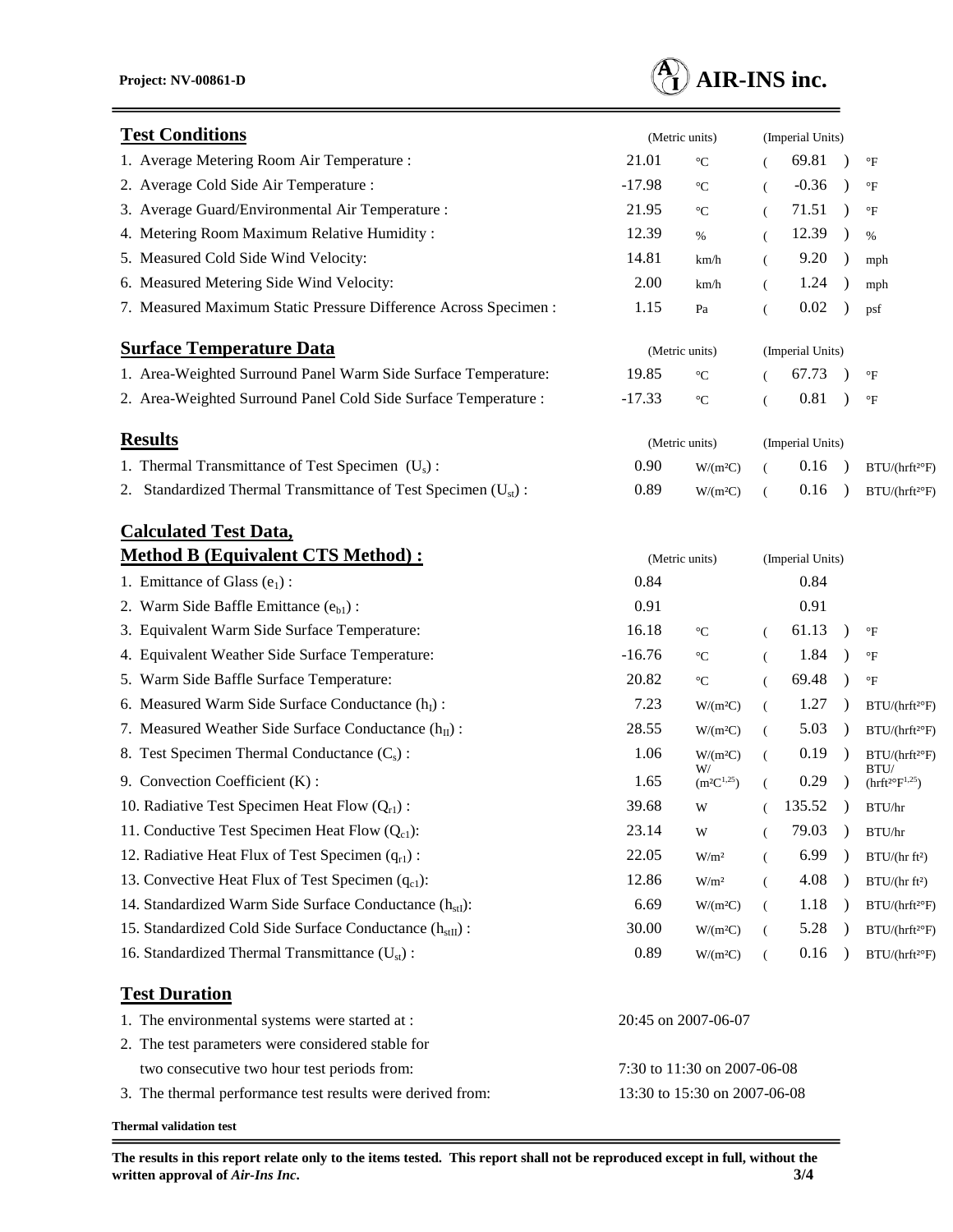

This test method does not include procedures to determine the heat flow due to either air movement through the specimen or solar radiation effects. As a consequence, the thermal transmittance results obtained do not reflect performances which may be expected from field installations due to not accounting for solar radiation, air leakage effects, and the thermal bridge effects that may occur due to the specific design and construction of the fenestration system opening. Therefore, it should be recognized that the thermal transmittance results obtained from this test method are for ideal laboratory conditions and should only be used for fenestration product comparisons and as input to thermal performance analyses which also include solar, air leakage, and thermal bridge effects.

Detailed drawings were available for laboratory records and compared to the test specimen at the time of this report. A copy of this report along with representative sections of the test specimen will be retained by Air-Ins Inc. for a period of four (4) years. The results obtained apply only to the specimen tested. Testing described in this report was conducted in full compliance with NFRC requirements.

Appendix A of this report includes drawings and information of the product.

Jac Jest Mc Mah

**Dave Deshaies McMahon** 

**\_\_\_\_\_\_\_\_\_\_\_\_\_\_\_\_\_\_\_\_\_\_\_\_\_\_\_\_\_\_**

**Gilbert Riopel,** B.Sc. Program Director Person-in-Responsible Charge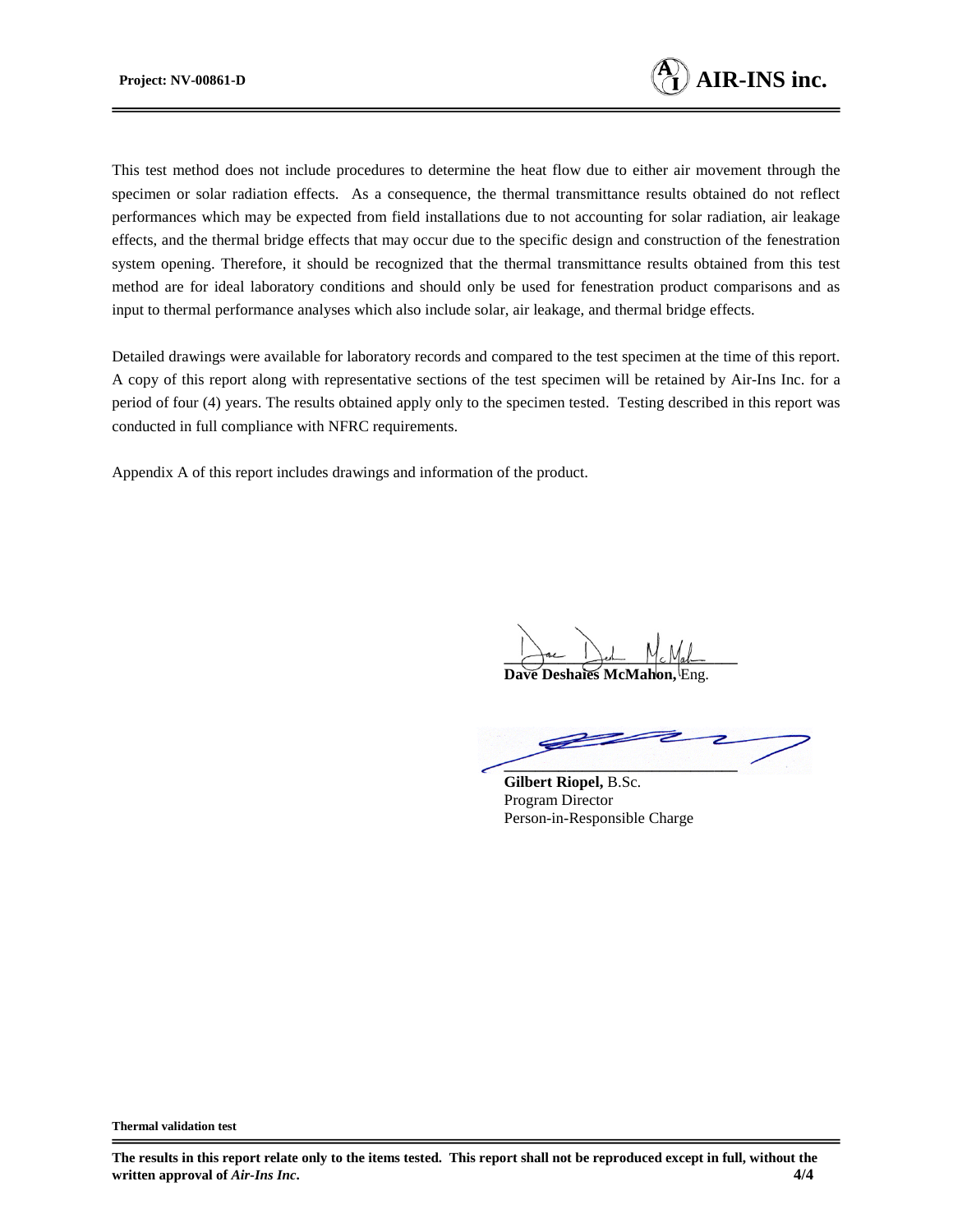

### **APPENDIX A: DRAWINGS AND PRODUCT INFORMATIONS**

**The results in this report relate only to the items tested. This report shall not be reproduced except in full, without the written approval of** *Air-Ins Inc***.**